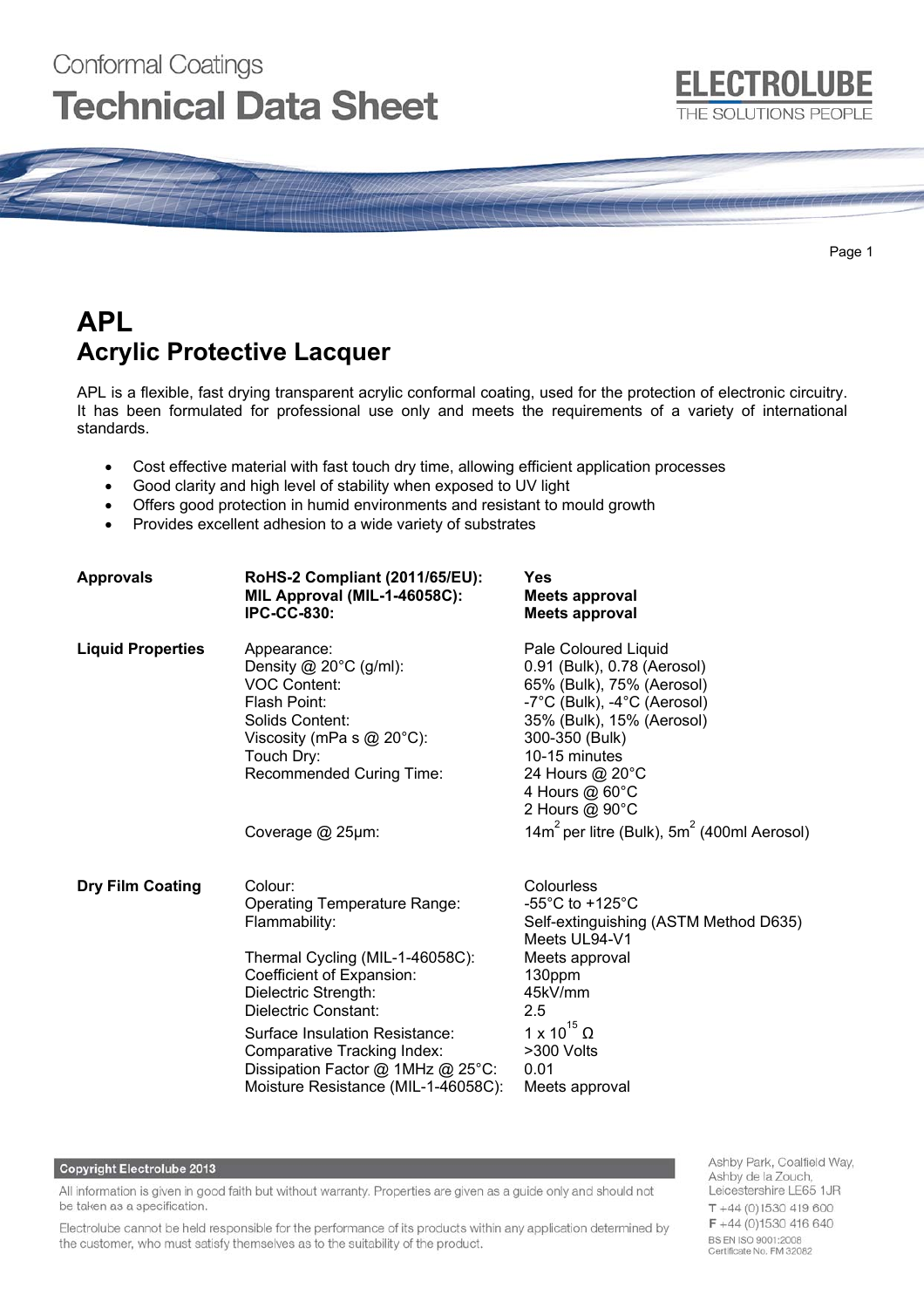

#### Page 2

| <b>Description</b>                | Packaging                       | <b>Order Code</b> | <b>Shelf Life</b> |
|-----------------------------------|---------------------------------|-------------------|-------------------|
| <b>APL Conformal Coating</b>      | 15 ml (small bottle with brush) | APL15ML           | 48 Months         |
|                                   | 400ml Aerosol                   | APL400H           | 36 Months         |
|                                   | 500ml Bulk                      | APL500ML          | 48 Months         |
|                                   | 5 Litre Bulk                    | APL05L            | 48 Months         |
| <b>Universal Acrylic Thinners</b> | 5 Litre                         | UAT05L            | 72 Months         |
| <b>Removal Solvent</b>            | 200ml Aerosol                   | ULS200D           | 36 Months         |
|                                   | 400ml Aerosol                   | ULS400D           | 36 Months         |
|                                   | 1 Litre Bulk                    | ULS01L            | 72 Months         |
|                                   | 5 Litre Bulk                    | ULS05L            | 72 Months         |
|                                   | 25 Litre Bulk                   | ULS25L            | 72 Months         |

# **Directions for Use**

APL can be sprayed, dipped or brushed. The thickness of the coating depends on the method of application (typically 25-75 microns). Temperatures of less than 16°C or relative humidity in excess of 75% are unsuitable for the application of APL. As is the case for all solvent based conformal coatings, adequate extraction should be used (refer to MSDS for further information).

Substrates should be thoroughly cleaned before coating. This is required to ensure that satisfactory adhesion to the substrate is achieved. Also, all flux residues must be removed as they may become corrosive if left on the PCB. Electrolube manufacture a range of cleaning products using both hydrocarbon solvent and aqueous technology. Electrolube cleaning products produce results within Military specification.

## **Spraying – Bulk**

APL needs to be diluted with the appropriate thinners (UAT) before spraying. The optimum viscosity to give coating quality and thickness depends on the spray equipment and conditions, but normally a dilution ratio of 1:1 to 2:1 (APL:UAT) is required. Suitable spray viscosity is typically 50-80mPa s. If bulk coating material has been agitated, allow to stand until air bubbles have dispersed.

APL is suitable both for use in manual spray guns and selective coating equipment.

The selected nozzle should enable a suitable even spray to be applied in addition to suiting the prevailing viscosity. The normal spray gun pressure required is 275 to 413kPa (40 – 60 lbs/sq.inch). After spraying, the boards should be placed in an air-circulating drying cabinet and left to dry.

**Copyright Electrolube 2013** 

All information is given in good faith but without warranty. Properties are given as a guide only and should not be taken as a specification.

Electrolube cannot be held responsible for the performance of its products within any application determined by the customer, who must satisfy themselves as to the suitability of the product.

Ashby Park, Coalfield Way, Ashby de la Zouch, Leicestershire LE65 1JR  $T + 44(0)1530419600$  $F + 44(0)1530416640$ BS EN ISO 9001:2008 Certificate No. FM 32082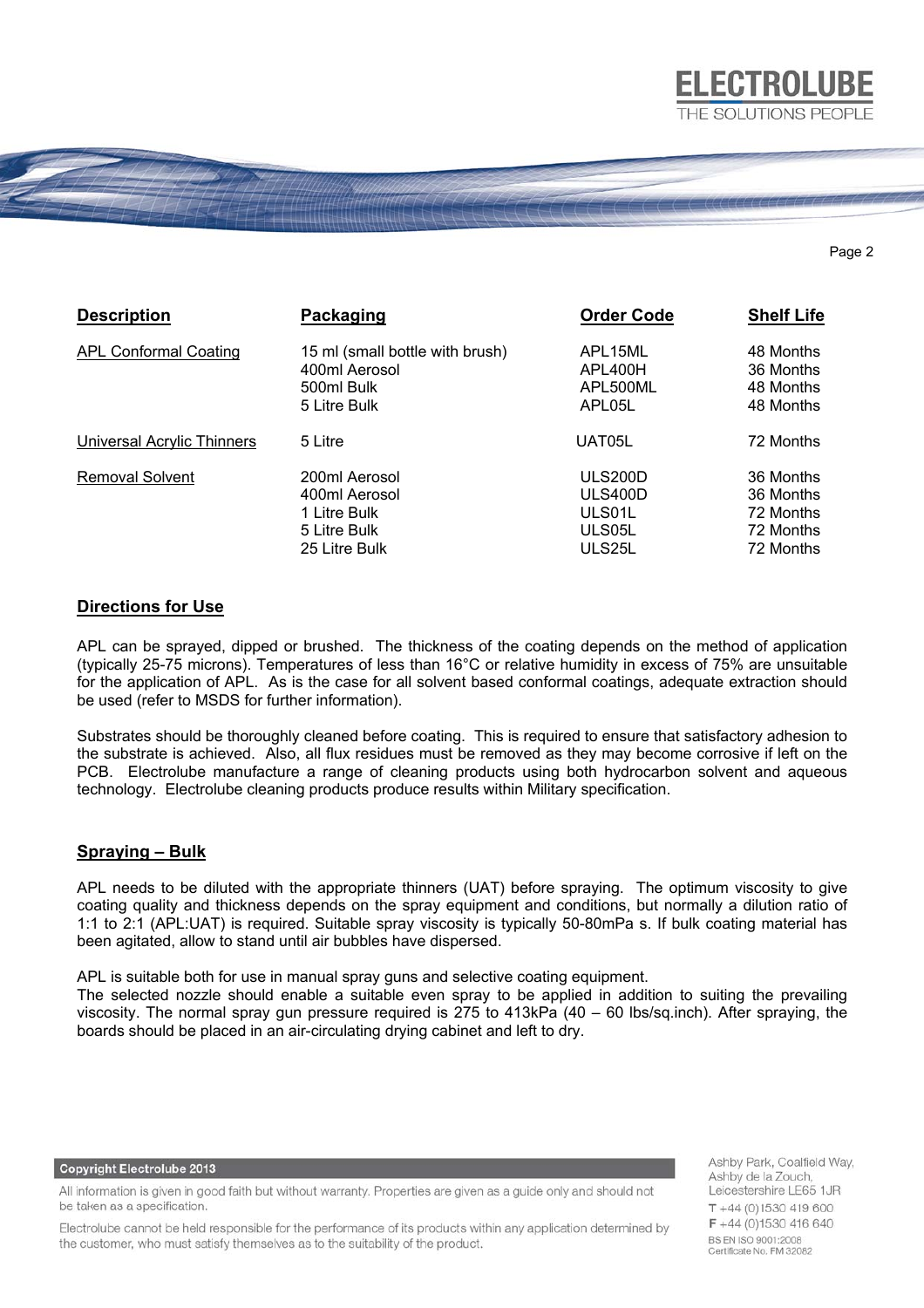

#### Page 3





 $1.0$ 

 $20.1$ 

 $10 - 1$ 

 $5:1$ 

When applying APL in aerosol form care must be taken to ensure the can is not shaken before use. Shaking the can will introduce excessive air bubbles and will give a poor coating finish.

 $2.1$ 

 $1:1$ 

Mix Ratio - APL:UAT

 $1:1.5$ 

 $1:2$ 

 $1:2.5$ 

 $1.3$ 

The can should be held at 45°, and 200mm from the substrate to be coated. The valve should then be depressed when the can is pointing slightly off target and moved at about 100mm/s across the target. To ensure the best coating results are achieved try to use a smooth sweeping motion with small overlap for successive rows.

#### **Copyright Electrolube 2013**

All information is given in good faith but without warranty. Properties are given as a guide only and should not be taken as a specification.

Electrolube cannot be held responsible for the performance of its products within any application determined by the customer, who must satisfy themselves as to the suitability of the product.

Ashby Park, Coalfield Way, Ashby de la Zouch, Leicestershire LE65 1JR  $T + 44(0)1530419600$ F +44 (0)1530 416 640 BS EN ISO 9001:2008 Certificate No. FM 32082